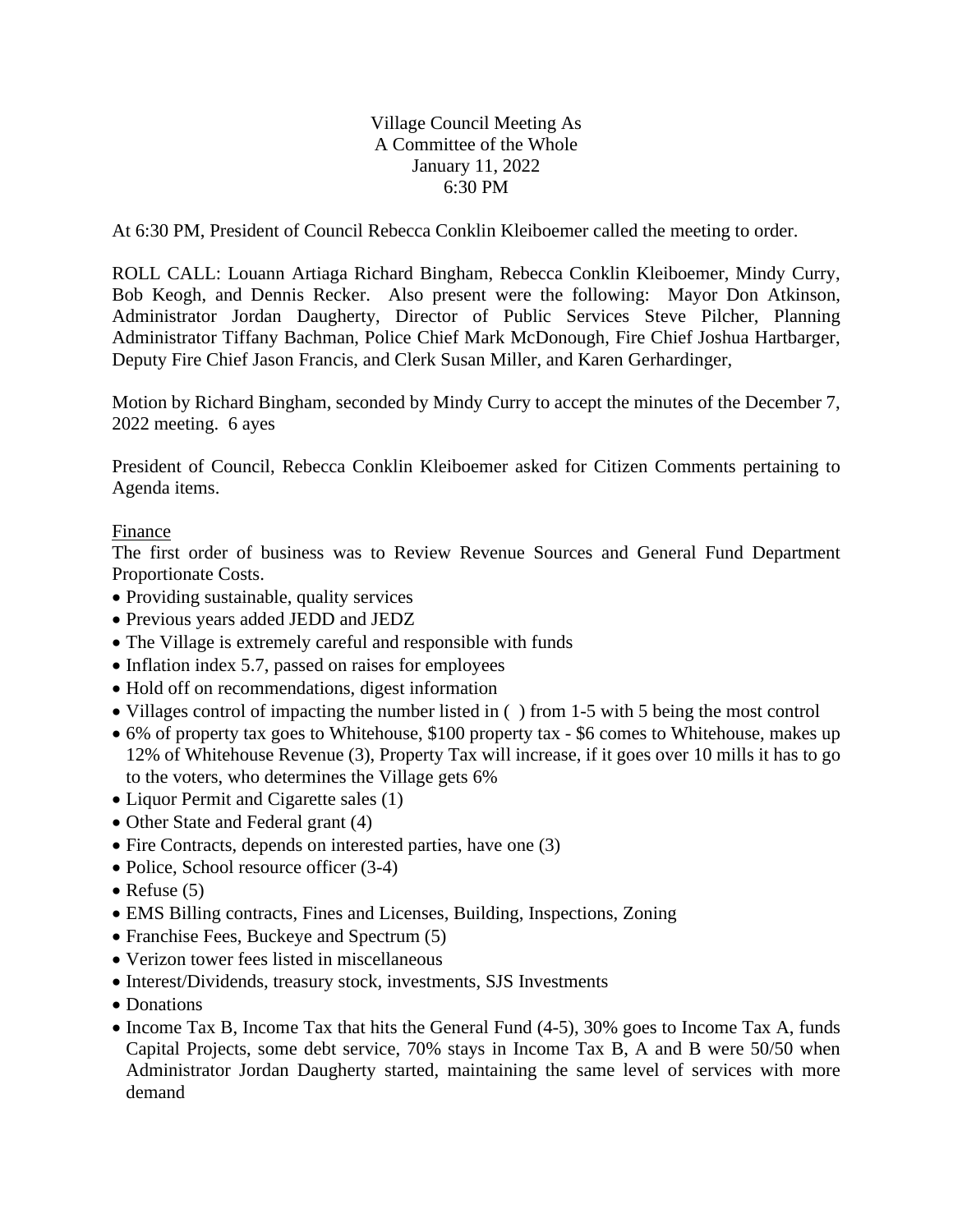- 1.5% Village Income Tax rate, Fixed Assets, % of Revenue
- No transfers in Expenses accounts for the jump in expenses in 2022
- .75% credit for people that work out of town (\$588,000), lowering or removing the credit, in 1965 credit was 1%, went to 1.5% about ten years later, Council vote to change the credit, look at surrounding area rates
- Leases (Verizon, Sprint, General's, undeveloped land) listed in miscellaneous, sales of Property, 8+ acres at the roundabout, green spaces
- Next meeting look at what other communities are doing
- Expenses, ensure Safety Services, Police and Fire are 2/3 of General Funds, Park utilizes Seasonal help very well, Administration has gone down, Council matches service credits
- Fire levy goes 100% to the coop, other revenues go to the General fund and then are portioned out
- Lull in building permits, number of buildable lots, Planning Commission, platting, lower density developments
- Bedroom Community Model, people leave metropolitan area, not many people there, high value to cost, Whitehouse had the highest growth rate, households cost more money than they generate, unable to provide the same level of service at the same rate
- Quality schools, low Real Estate, low income tax, people want to be here
- Whitehouse was the lowest property tax in Ohio for years, still one of the lowest
- Other communities changing their tax credits, Village residents who work from home for a company in Toledo don't have to pay Toledo Income Tax in 2022, so far Whitehouse has not been significantly impacted by that but the JEDD and JEDZ have been
- Analysis: If there are no changes the General Fund will erode by 1/4, the next year again by 1/4 and Dispatch fees will begin, we know we have to do something
- Looking for a decision by mid this year, carryover decrease due to: wages increase, 5.7 COLA, future COLAs, Health insurance estimates, dispatch fees, conservative revenue estimates (Estimates are if nothing changes and everything continues, no change in staffing), \$1.2 million carryover is meaningless in these numbers
- Recognized the model of Bedroom Communities and the cost to maintain the level of services
- 55% of residents are 56 years and older, Income tax credit affects those not on Social Security, that's doubling the tax on people with the tax credit, but not on people over 55 who use services, 5.15 mill levy would be needed to recoup the money if it was from property tax
- Vehicle registration fee goes to permissive funds/gas tax, must use on street projects
- EMS has 80% collection rates, write off what insurance doesn't pay, \$27,000 in write offs, 30% Commercial insurance medicare and medicaid
- Either expense needs cut significantly or raise revenues
- Swanton has street lighting assessments
- Looking at adding employees, service department is stretched, primary consideration is basic services, thank you department heads - saved money
- What are future big ticket items, are those manageable in any other way
- It's tough to do the right thing and can receive ire for doing it
- Police mandated with training hours from the state to continue certification, mandated before the training is available, in house training saves money, dispatch training is expensive
- Decision needed by mid year, starting a new revenue stream is difficult, ballot process